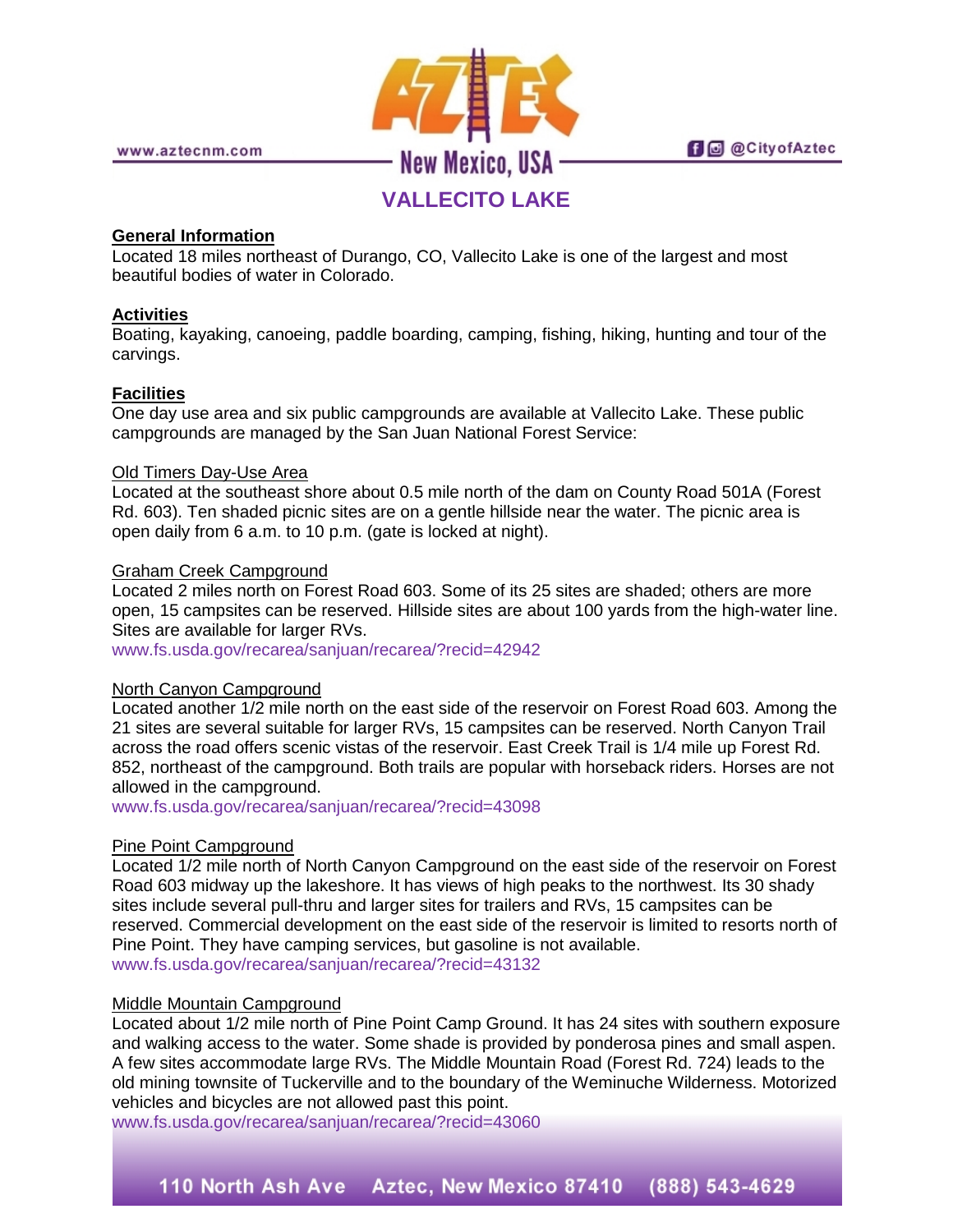#### Pine River Campground

Located 4 miles north of Middle Mountain Campground, at the end of Forest Road 602. This primitive campground has a parking area with hitching posts and a turn-around parking area for trailers. Pack stock may be unloaded but you cannot camp with your pack stock in the campground. Campsites accommodate only tents or small RVs. There is no potable water.. [www.fs.usda.gov/recarea/sanjuan/recarea/?recid=43134](http://www.fs.usda.gov/recarea/sanjuan/recarea/?recid=43134)

#### Vallecito Campground

Located north of Vallecito Lake and off of County Road 501/500. It is some distance from the reservoir but abuts Vallecito Creek. The campground is large and very popular. Its 80 campsites (33 sites can be reserved) in four loops are shaded, and most sites are large and fairly level (16 sites have electrical hookups). Those near the creek fill up quickly. Seven fee picnic sites are along the creek. Parking for the Vallecito Creek Trail, a major access point for the Weminuche Wilderness (no mountain bikes or motorized vehicles allowed), is at the entrance. Hitching posts and an unloading dock are available for livestock, but overnight horse camping is not allowed. [www.fs.usda.gov/recarea/sanjuan/recarea/?recid=43288](http://www.fs.usda.gov/recarea/sanjuan/recarea/?recid=43288)

#### Vallecito Marina

Open from May 1st through mid-October, the marina is a full service operation open 7 days a week from 7 am to 7 pm. Fishing bait, fishing licenses, and tackle is also available at the marina. The business is run by the Vallecito Conservation and Sporting Association, which is a non-profit 501c4 under parks and recreation.

[www.vallecitolakemarina.com](http://www.vallecitolakemarina.com/)

#### **Fees**

Launching your boat is free but you must have a boating permit issued by the lake recreation management agency. A FREE pre-launch inspection of all motorized vessels is required. Camping fees at the public campgrounds listed above. Reservations (877) 444-6777 [www.recreation.gov](http://www.recreation.gov/) 

### **Fishing**

Vallecito Lake is a perfect getaway for summer fishing vacations, fall fly fishing, even winter ice fishing. The lake is stocked with brook, brown, and rainbow trout, small mouth bass, walleye, northern pike, and Kokanee salmon. The reservoir offers a good opportunity to fish in late spring, when the rivers in the area are high with runoff. Fishing in Vallecito Creek inside the Wilderness is restricted to artificial flies and lures.

#### **Fishing License**

Colorado Parks and Wildlife (800) 244-5613 [cpw.state.co.us/thingstodo/Pages/Fishing.aspx](http://cpw.state.co.us/thingstodo/Pages/Fishing.aspx)

#### **Water Recreation**

Motorized boating is allowed, with boats and equipment rentals available. A boat permit is also required for use of motorized crafts. Boats can only be launched from Vallecito Marina on the west side of the reservoir where they can be inspected for mussels. Rentals are available for pontoon and fishing boats.

110 North Ash Ave Aztec, New Mexico 87410 (888) 543-4629